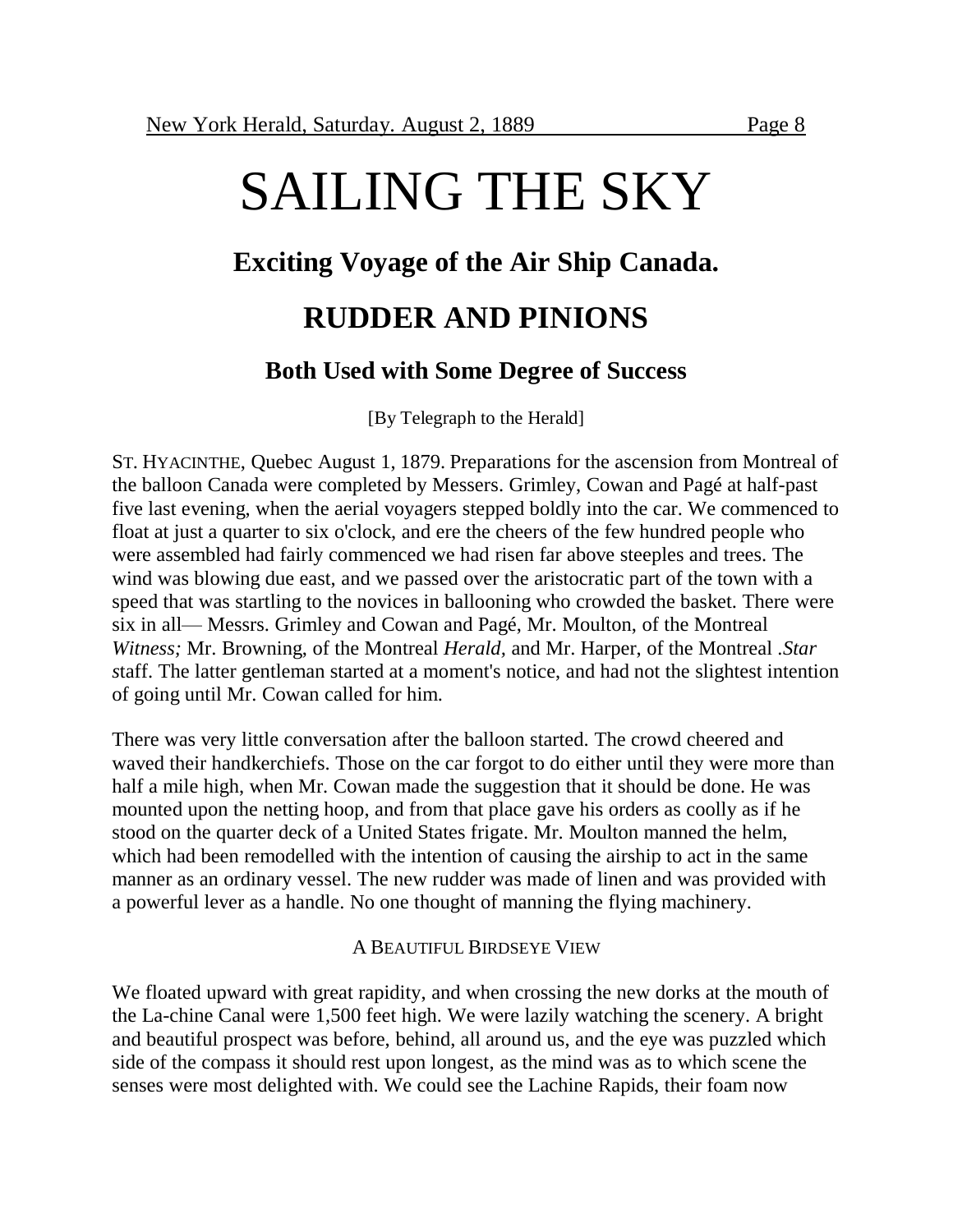dwindled to almost imperceptible proportions. A tiny speck upon the surface of the water looked like a small toy steamer, but was in reality the Upper Canada boat, which had carried its crowd of excursionists past the Thousand Islands. The back waters of the Ottawa shone like silver threads in an emerald carpet of various shades, and the waters of the Richelieu had the appearance of a narrow streamlet shining afar off, Victoria Bridge looked like a fairy sized cable stretched across the river and the Boucherville Mountains sank into insignificance. As we rose to a height of 2,500 feet we could see the difference between the water of the Ottawa River on the north side of the St. Lawrence and that of the St. Lawrence itself, which floated majestically along. We could discern every rock in the bed of the St. Lawrence River, and it had the appearance of a stream only three or four inches deep. Steamers were plying to and from either bank, but they looked like straws upon the surface.

The balloon continued to fall when we had reached the St. Lambert wharf, on the south side of the river, and we could distinguish small objects on shore vary plainly, We must have travelled very quickly, as this point is about six miles from that from which we started, and the watches showed that only five minutes had flown past since we bade goodby to the Shamrock Lacrosse Grounds.

## CONVERSATION IN MID AIR

Each of the party was in wrapt admiration of the scene, though what each one thought of his personal safety was a difficult question. We stood almost still at this point, nearly seventeen hundred feet high, and conversation commenced to flow.

"Are you afraid at all?" asked Mr. Grimley, of the *Star* reporter.

"Not at all," replied the other. "I do not care much for the sensation, however, look at my hand, it is steady enough", and he held up his hand, as did also Mr. Browning, of the Montreal *Herald.*

There certainly was not much nervousness about either. Suddenly Mr. Cowan, perched *a la* commodore in the rigging, cried out;—

"Turn the wings! We have forgotten to use them."

Then commenced the first experiment of the day with the machinery. Mr. Moulton steered, Mr. Grimley and Mr. Harper manned the port side of the windlass which worked the wings, and Mr. Browning and Mr. Pagé took the other side. Away went the wings, while the balloon showed immediately that they added considerably to her momentum. The fans had been fixed to ascend and we went up very fast, until Mr. Pagé cried out, "Stop! Stop! We are sawing away the balloon netting!" And sure enough there was much need of caution. The basket had been rigged a little too near the netting of the balloon.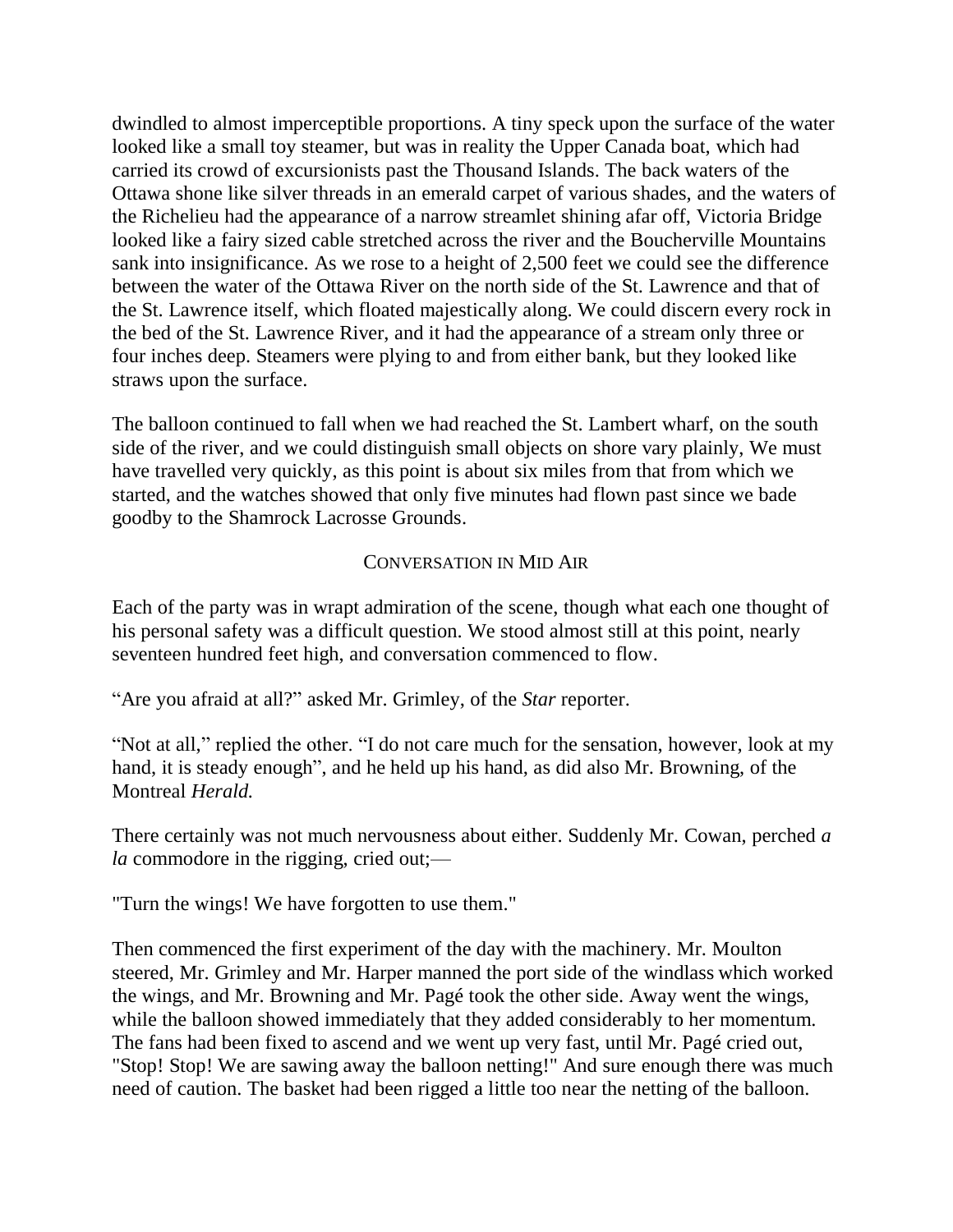Had the friction of the paddles upon the ropes, which had been hauled taut by the weight of the car, continued there is little doubt that they would soon have been separated. The six men and 400 pounds of ballast would then have flown to mother earth without further trouble. The balloon must have felt the impetus of the wings, however, for without throwing out any ballast we quickly rose to the highest attitude yet attained—some two thousand seven hundred feet. We were fairly over St. Lambert village now, and heard children's screams and the shrieks of locomotives and steamers saluting us. We answered as usual with waving handkerchiefs, while Mr. Cowan spoke to people and they answered back, proving that a conversation can be carried on at that distance

#### SINKING IN A CALM

The wind had died away considerably and the weather afforded the best opportunity which had been had for testing the balloon. Mr. Cowan was impatient to commence the work, but Mr. Pagé and others suggested that it would be better to wait until we should draw nearer the earth**.** We were already descending. A handful of handbills thrown out flew upward with a rush, A few seconds longer and we struck a lower current of air, which carried us along with great speed. Our altitude was now 2,000, now 1**,8**00 feet. Mr. Grimley threw over some ballast, but the descent continued until the barometer showed us but 1**,**500 feet from the earth. We did not get any lower just here. We were now between St. Lambert and Longueil, and the watches showed that we had been fifteen minutes in the air. The thermometer stood at 85 degrees, and the heat of the sun was intense, while the gas was running out of the mouth of the balloon with sickening velocity.

"Look up the mouth of the balloon," said Mr. Grimley

The gas was as transparent as air, and we could see every stitch in the canvas which separated us from a prospective eternity above and a perilous plunge below.

"It would not take us long to get down," suggested one of the party.

The suggestion sent a thrill through more than one of us, which was heightened by the noise of a cord in the netting snapping. Just before the balloon left the earth a clumsy citizen, while removing one of the ballast bags from the car netting, had torn a large hole in the netting and the crack, crack of the companion cords every now and then was not encouraging, But who cared? We wore over a prospect beautiful and intoxicating in splendor, such a one as no one but a balloonist can see, and there was a charm in the whole business which drove fear from the heart of the most timid.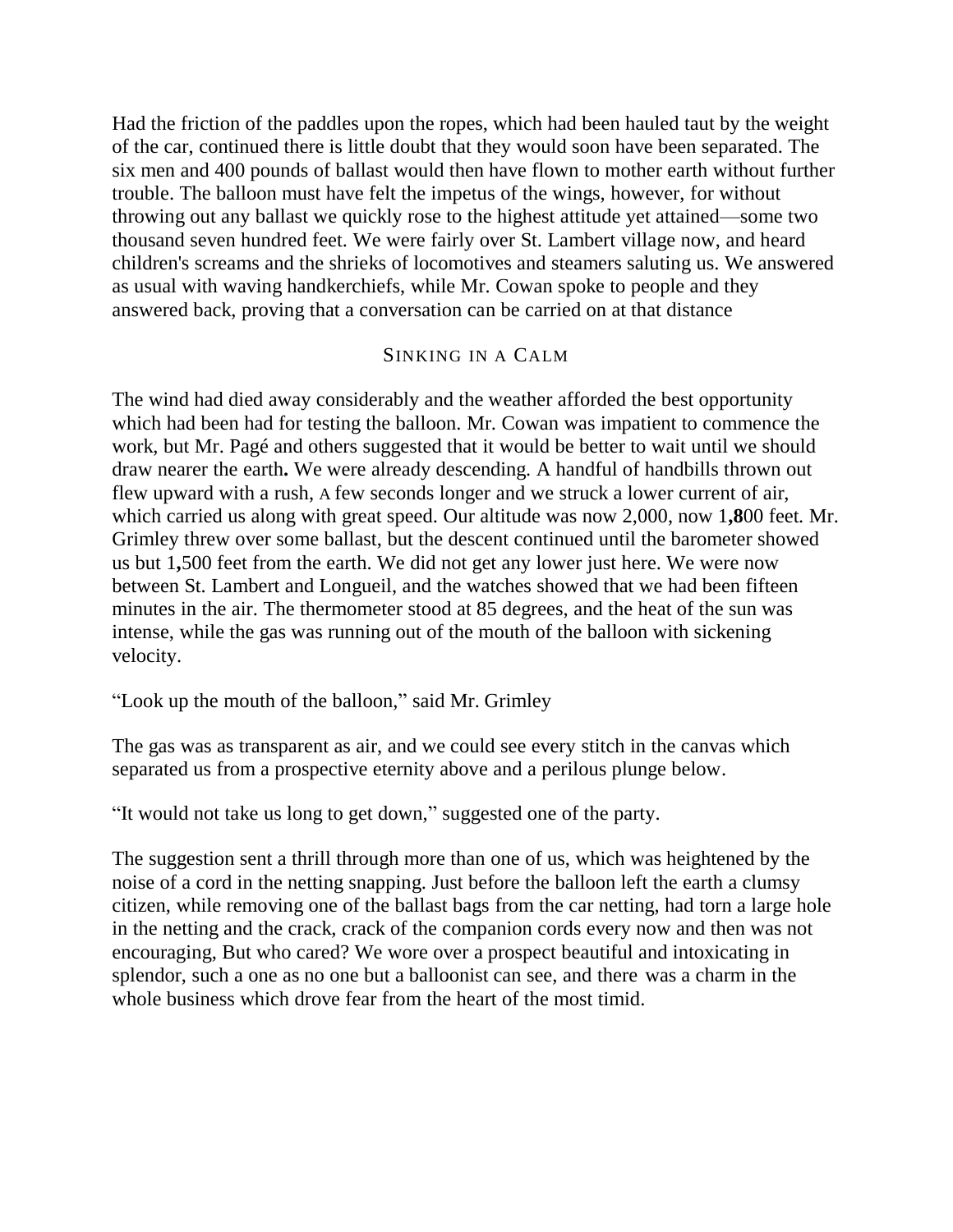### TESTING THE WINGS

Suddenly the balloon gave a lurch, and Mr. Cowan, whose nervous movement had caused it, remarked, "We must have a trial of those wings." By this time we were nearing the Richelieu River. Boucherville Mountain was below us, to the right, and the large take looked like a mirror, except that we could see that its banks were composed of weeds, rock and mud. "Come up here Mr. Grimley," said Mr. Cowan. "We must try the wings."

Mr. Grimley, supplied with knife and stout cord, climbed into the netting and proceeded to take rest in the supporting ropes. Mr. Cowan helped him, and the pair worked away there, 2,750 feet above the earth, as coolly as if they were seated is some workshop on Sixth Avenue. Meanwhile the air was very calm, and the little party at the bottom of the bucket waited with impatience tor the result. At length Mr. Cowan remarked— "There she is! That will do now."

Mr. Grimley then descended to the basket, and in a few moments the wings were adjusted. By this time it was fifteen minutes past six o'clock. The wheels were manned, and, the fans having been adjusted to lower the balloon, away she went with a few turns 200 feet down. We floated for a time downward, and at length became stationary. From the paper thrown overboard it was evident that the air ship was stationary, and the wings having been adjusted in the meantime for rising, we worked away for about thirty seconds. The going up was not so easily performed as had been the descent, but the barometer showed that we had risen 150 feet. Soon after this we commenced to descend rapidly.

"If this is to succeed we must have a motor," remarked Mr. Grimley.

The effect of the paddles or wings was now beyond question.

## FLYING WITH THE WIND

"Now try the wings going forward." said Commodore Cowan from his perch.

Mr. Pagé adjusted the machine in a few seconds and soon the wheels were revolving in a manner that greatly accelerated the movements of the balloon as we were paddling with the wind.

"Give it to her!" said Grimley and four willing hands paddled away with might and main, the balloon car shaking and jolting as we sped along. We were falling a little as well as going forward, and Mr. Grimley suddenly cried out, "Stop! Stop!" in such a peremptory and energetic manner as to startle every one. We looked up inquiringly, but the Professor was silent.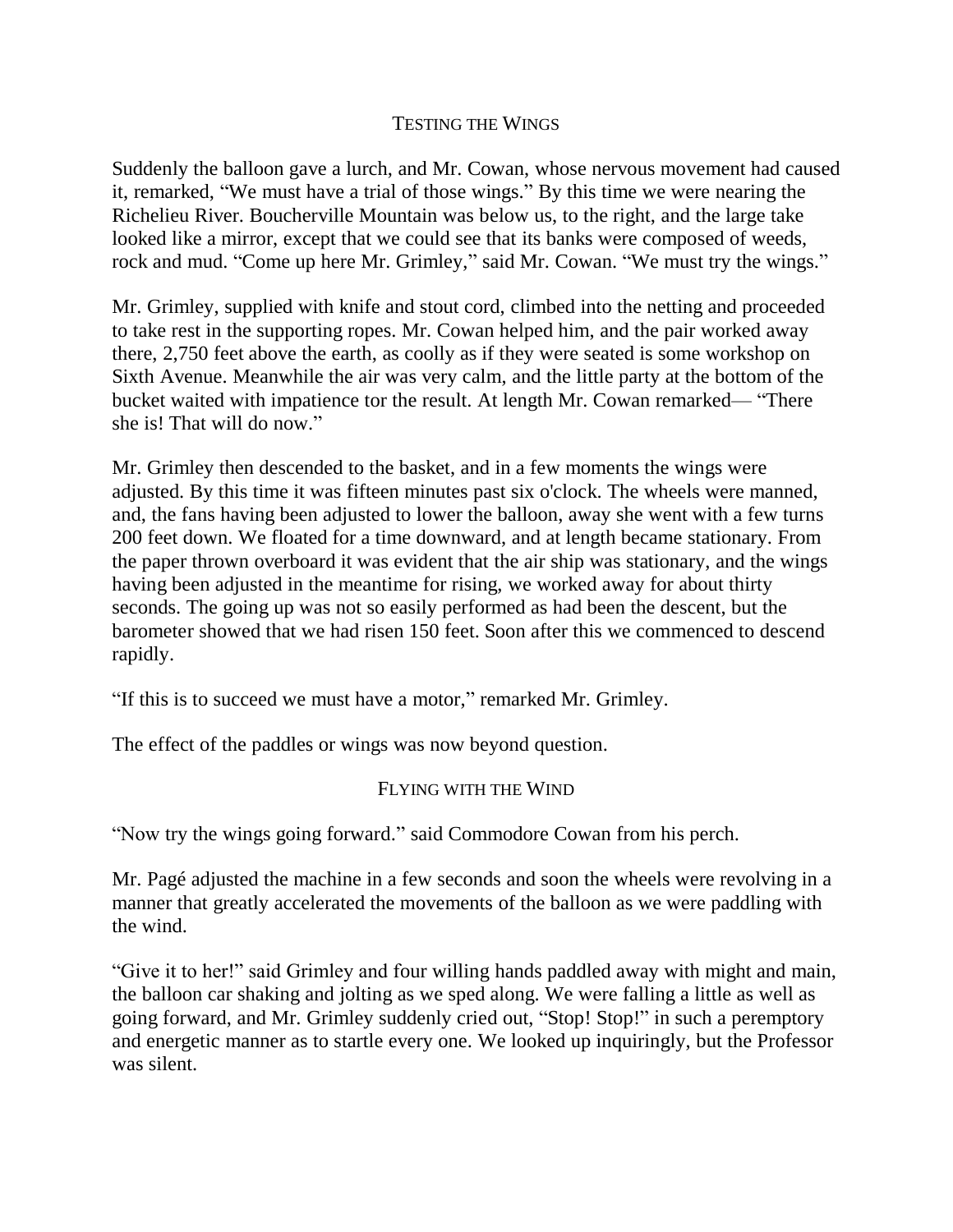"I have a big tear in that netting." he at length remarked in an undertone, "and I do not like this jolting just at present."

We stopped our labors, and had now time to notice that we had crossed the Richelieu River and were passing several miles north of the village of St. Hilaire, situated on its bank. We had changed our course a good deal, the wind having shifted around toward the north, and instead of passing directly over Beloeil Mountain we went away ten miles to the north of it. After we had ceased the paddling the balloon fell considerably, and as we passed along we could hold conversation with the people. On looking around we could see lakes and rivers in all directions. We could trace the Richelieu's course from its junction with the St. Lawrence at Sorel away toward Lake Champlain and past St. Hilaire, Chambly Basin, St. Johns, to the lake itself. Montreal Island sat like a small spot upon the waters, and the river Ottawa could be seen, with all its branches, from St. Anns downward. The sun was sinking, and on expressing surprise that we could see such a distance Mr. Grimley reminded us that he had discharged some ballast. When we crossed the Richelieu we were again floating at a height of about twenty-eight hundred feet, with the thermometer at eighty-five.

#### ATTEMPTING TO LAND

The speed of the balloon must have been about forty miles an hour, and the railway trains seemed to move at a snail's pace compared to the speed at which we sometimes went. It was proposed that a landing should be made at a point near St. Hilaire, and, as the *Star*  representative was anxious to be near a railway, it was suggested that he should be the passenger dropped. A man in a buggy was hailed and asked if he would take a passenger to the railway, but there were other parties to the contract. The lower current of air was struck and it was a severe one, for it carried us over St. Madeline in a mile a minute hurry. The drop rope had struck the ground and was trailing along, while cows, horses and sheep ran for dear life, as if a condor of the olden time were after them. Women and children were heard to scream, and the drag rope looked as if we were to do some damage to a couple of houses directly in front of us. The rope hit a shed and made the chips fly. At the next moment it tore three or four shingles off the roofs of some homes and smashed a pane of glass or two.

"Haul in the rope; we must rise," said Mr. Grimley, and we did.

#### PROLONGING THE DAY

He threw over some ballast and we went up with a rush. It had been very near sunset before, but as we went up to a height of 3,800 feet we saw "Old Sol" in all his glory, and the gas again commenced to expand under the influence of the heat. The fields, which before had been plainly visible, were now like checker-boards. The railroad beds were like telegraph wires in size, and human beings were indistinguishable. We went higher,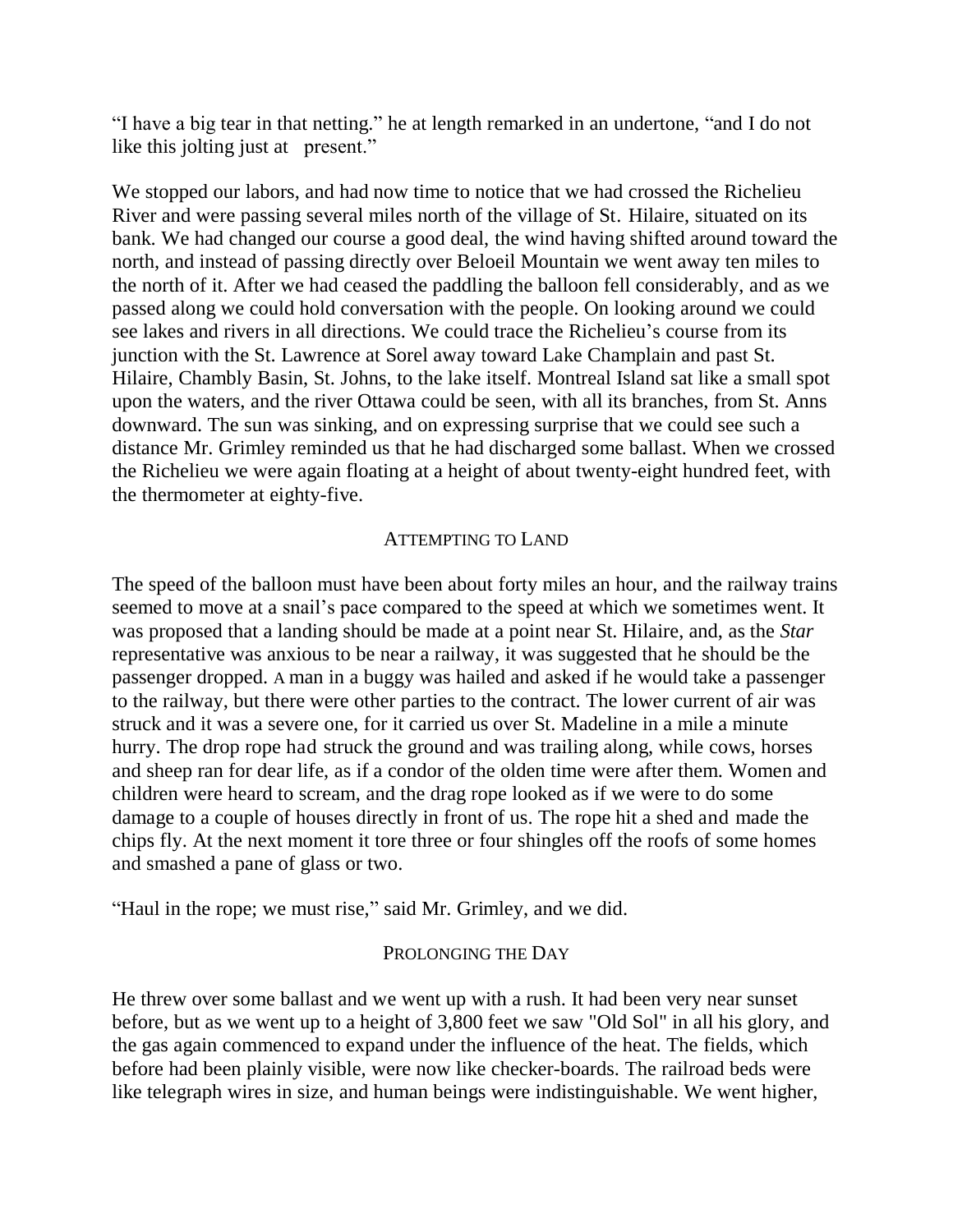until our altitude was 4,300I feet and the houses were specks upon the plain below. The paddles had not been used for some time, and no one except Mr. Cowan thought of using them. Suddenly the car gave a jolt, and on looking around for the cause it was found that Mr. Moulton had given the rudder a sudden turn. Attention was at once directed to the rudder. It had not been spoken of before by any one on board, although Mr. Moulton remarked that he had used it to direct the course of the air ship.

"We must give the wings another fair trial," said Mr. Cowan.

We had been lazily floating along between three and four thousand feet high. The wind had died away considerably and the sun was sinking in a glare of illuminated sky in the west. Haze had long since taken the place of a clear atmosphere and we could not see very well more than twenty miles distant. One curious object noted as we approached the Yamaska River was the dry bed of a small lake and river, which, to all appearances, was an outline of the upper part of a human skeleton.

Mr. Pagé remarked:—"There is a skeleton." The ghastly likeness caused all to shiver.

We had been soaring along past Madelaine, and at the next village we commenced to think of landing. It was a quarter-past seven o'clock and was getting dusky. The sun had set, and our balloon commenced to sink rapidly. "Try the wings," said Mr. Cowan.

The fans were soon in motion, and the difficulty of turning the handles, added to the perceptible decrease in the velocity of the descent, showed that they were working admirably. They checked the momentum, but did not keep us from going down. A little ballast thrown overboard, however, righted matters, and we came to a halt about one thousand feet from the earth.

### FISHING FOR AN ANCHORAGE

"We will make a landing here," said Mr. Grimley. "Tie on the anchor."

Meantime Mr. Cowan and Mr. Moulton had been conversing with the people below, and learned that St. Charles was the name of the village we were passing over. We came down to a point 200 feet above the earth. There was a forest directly ahead, apparently some twenty-five miles long and about seven wide. We must either strike the ground at St. Charles and land or else travel in the dark, as it was now half-past seven. Out went the anchor, and in another moment the fifteen pounds of iron were dragging along, seeking something to grasp. It ploughed over a field of potatoes, and then caught a fence.

"Hold on all!" shouted Mr. Grimley, while Mr. Cowan, from his perch, said, "It has taken the rail fence."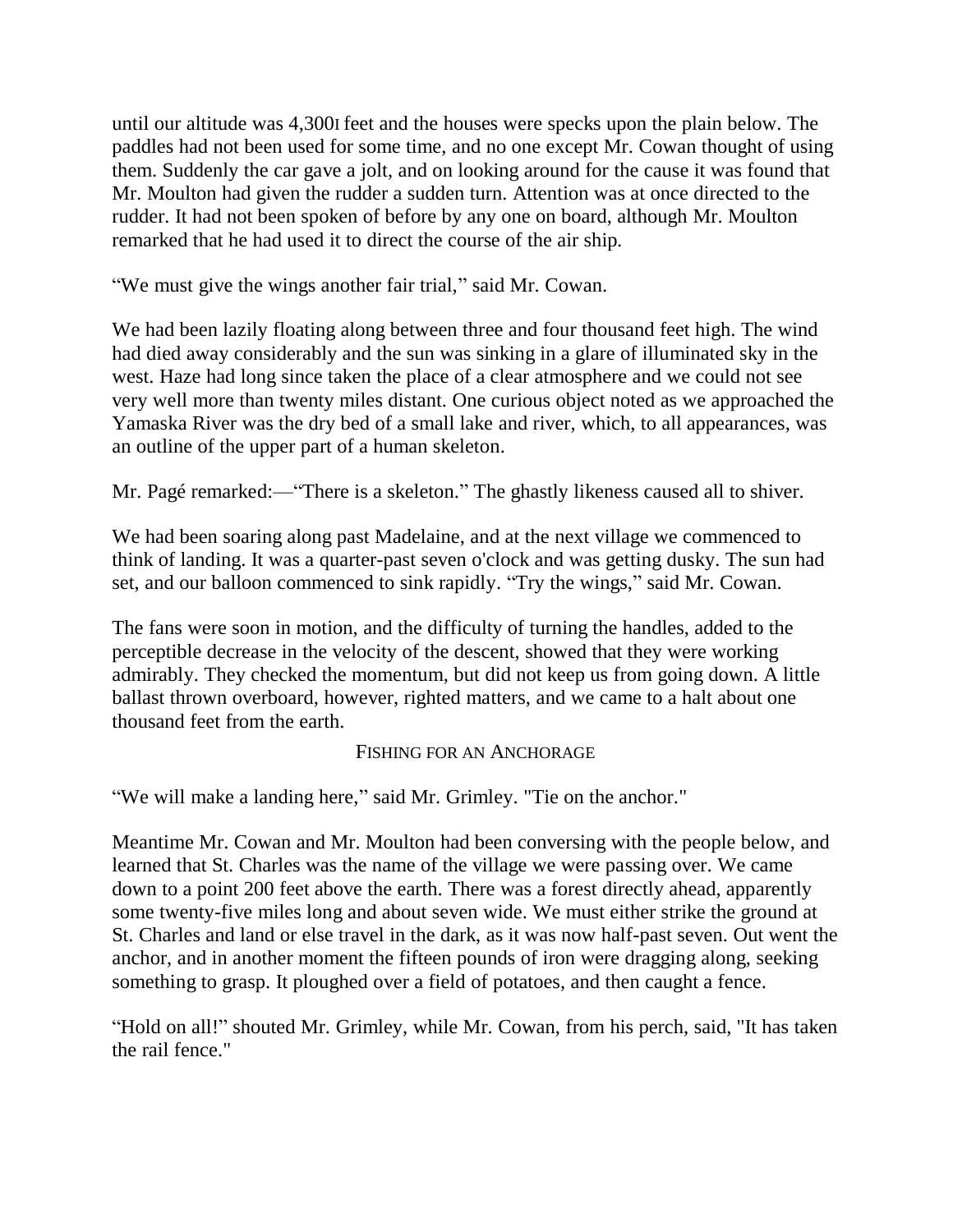There was a momentary quiver of the balloon, and at the next moment a fence rail went about thirty feet into the air. Across another field, and still the anchor did not catch, passing over the fence. It took the next fence, however, and we bad a shock. The fence rail again gave way, and we dashed on toward the forest. Through part of it the anchor tore without taking a hold, and the balloon rose and was clear of the trees.

"Haul up the anchor!" shouted Mr. Grimley while he emptied a bag of ballast: "we must rise now;" and we rose quickly.

There was nothing for it now but the forest, and toward the main part of this we went. We made the best trial with the paddles while over this forest. The air being very still at one time for ten minutes we climbed 250 feet with vigorous use of the wheels. Then we adjusted them and went down about five hundred feet. We then went with the wind, and found the velocity to increase greatly again. The paddles were readjusted in order to try the balloon against the wind, and the speed was checked very greatly, while the swaying of the drag rope showed that we were making great resistance to the wind. But Mr. Grimley stopped us, as our action jolted the balloon very much, and he was afraid it might increase the rent in the netting, which had already grown very large.

## UNCIVIL INHABITANTS

We had gone several miles through this forest of pines, and could hear the startled birds and crows screaming. The hour was nearly eight o'clock, and dusky shadows abounded everywhere. We could not tell where we were travelling and it seemed a long way out of the forest, as the wind was blowing in the direction of its greatest length. We were in the middle of it, when, noticing a clearing about two miles and a half to the north side it struck Mr. Grimley that we should try to make that point and land. St. Ours was far in our wake, and we were determined to land in that clearing if possible. We had asked the farmers in the vicinity of St. Ours whereabouts we were, but could get no definite information. We wanted to make Sorel, but none could or those who could would shout back in answer to the question "Where about are we?" the civil answer. "Come here and I will tell you!" It was disheartening, but we had the grand success of the winged ship as a counterpoise, and were in excellent spirits.

We must try and tack said Mr. Cowen, and again we manned the wheels, working them with greater force than before. The result was surprising. Mr. Moulton put his helm a-lee and away she went. We tacked two miles toward the clearing in about four minutes, but here a difficulty presented itself. The balloon being round, gradually answered her helm, until the helm had turned her completely about and we were running stern foremost. The helm was then put hard a-port and the wings commenced to take us back to the forest. No one thought of unshipping the rudder. We stopped the paddles and in a few moments were going bow on again.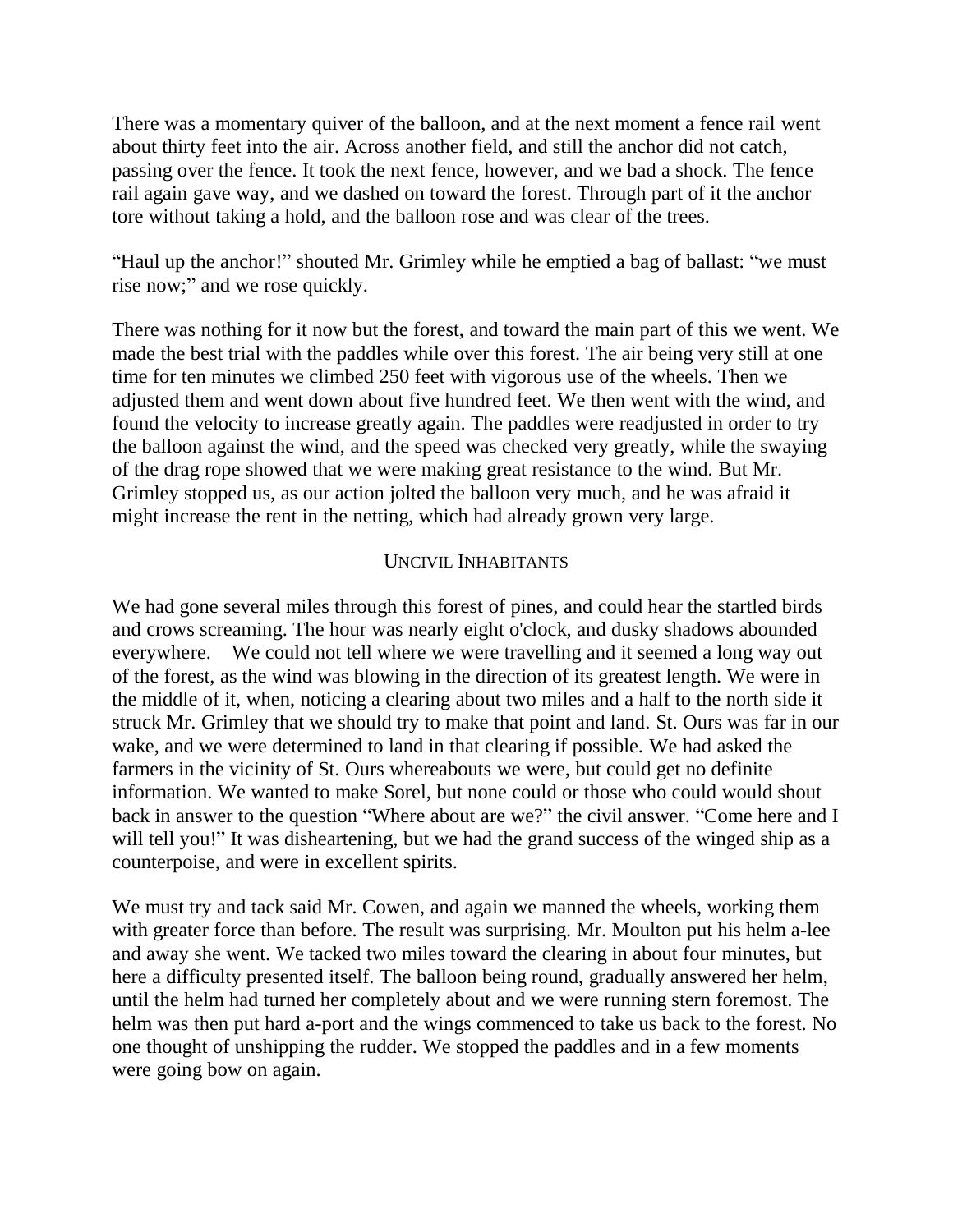## "STOP, FOR GOD'S SAKE STOP!"

We commenced to work again, when the most startling affair of the voyage occurred. We were working away when Grimley cried out, "Stop, for God's sake stop!"

At that moment Mr. Harper, whose face was turned in that direction, saw what had caused Grimley's exclamation and was just then in the act of stopping. The valve rope and the "rip line" were hanging from the mouth of the balloon and both had caught in the crank on the lee side of the ship. The "rip line" is so contrived that a strong pull rips the whole side of the balloon open and collapses her. We were about eight hundred feet from the ground. The reader who sits perusing this may readily imagine what the consequences would have been. Five very white faces watched the Professor and the line, and after that the wheels were worked very cautiously. We had now actually tacked to the point at which we wanted to descend. Had we been certain of our whereabouts we would have continued our journey. It was ten minutes past eight o'clock and it was getting dark, but we wanted to make Sorel and would have gone on in the moonlight which, now that the sun had gone down, was very bright, but call as we might we could make no person hear us. We had tacked away from the direction of a village, afterward found to be Ste. Aimee, and not being able to get an answer, must either go on in ignorance or come down at a hazard. The professor decided upon the latter course. The forest we passed over was one of gigantic pines, apparently very high, and adjoining the clearing was a forest of smaller growth.

"Let me know when we are on the edge of the forest," said Mr. Grimley.

He "stood by" with the anchor and let it drop. It went crashing through the trees. "Hold on all!" shouted Grimley, and we held on, but the anchor did not hold, and on we went.

"Pull on the valve rope!" shouted the professor, and Messrs. Browning and Harper held on like grim death. The anchor dragged and caught a fence. Down we swept toward the ground, and the next moment there was a crash, as we struck bow on. We rose fifty feet, and wind freshened. Then we came down, struck again, and again rose to the height of about seventy feet, clearing a fence as we did so. Still the anchor could not hold us, as we were going at about twenty-five miles an hour.

## "RIPPING HER"

"I am going to rip her," exclaimed Grimley as we got into the middle of a potato field. He pulled the rip line and down came the balloon, apparently dashing us into a fence. We struck about ten feet from it, cleared it like a steeplechaser and settled down about twelve feet on the other side. Then we swayed a little, and after waiting a few moments Professor Grimley went out and commenced to haul the balloon netting and to facilitate the escape of the gas. One by one we left the balloon, which seven minutes after we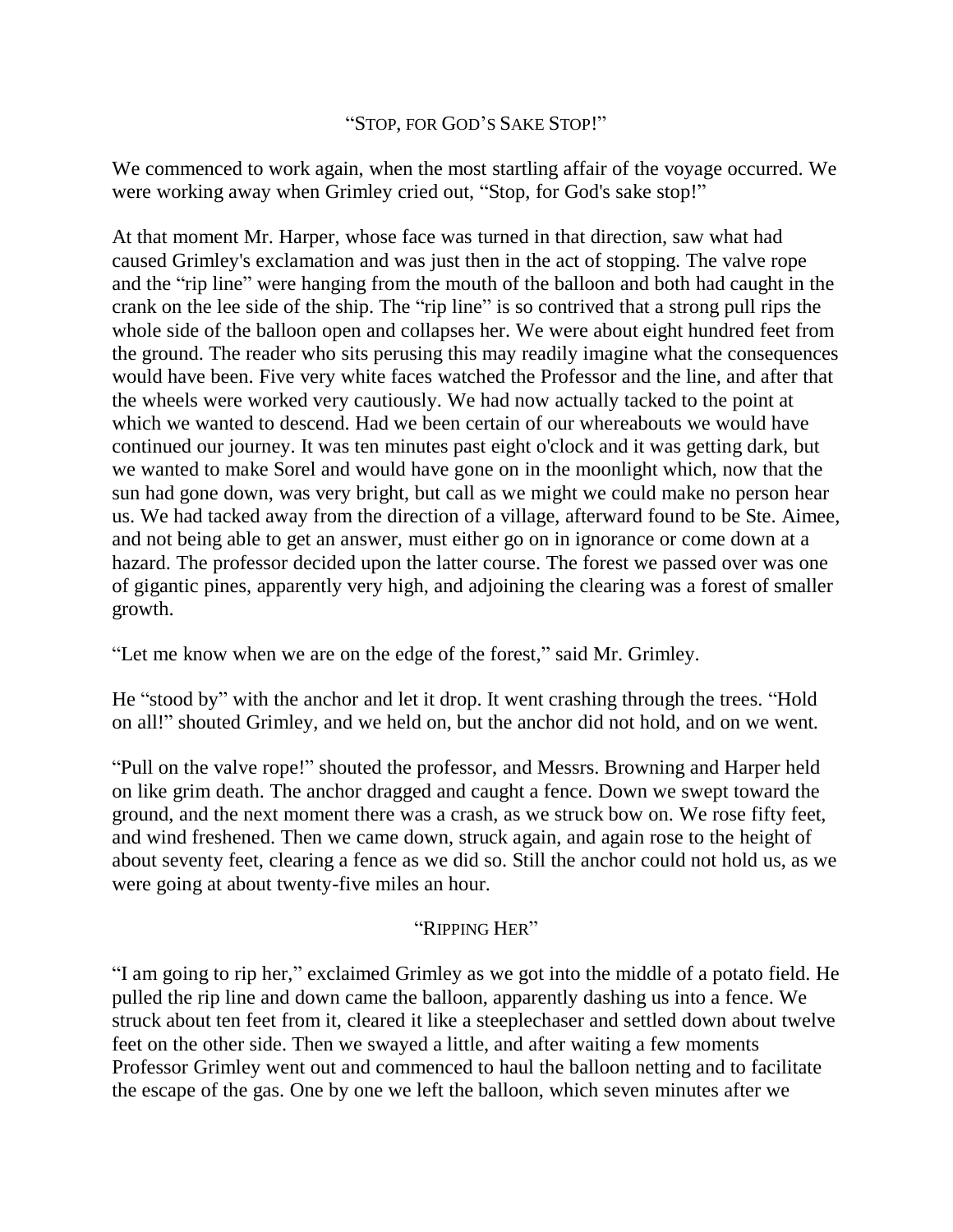landed was flat upon the ground, and the party was safe with the exception of a few scratches. We had been just two hours and a half in the air, as it was a quarter-past eight o'clock when we left the balloon. Strange as it may seem, we found time to be hungry while in the balloon, and had lunched upon our line sardine sandwiches and milk while passing Beloeil Mountain, where we gazed upon the shadow of our balloon — a small speck upon the hillside.

#### TREATING WITH THE NATIVES

Every member of the party was very thirsty, and no water was to be found. There was not a village to be seen, and we shouted ourselves hoarse in the attempt to get assistance. The inhabitants seemed to have become as frightened as the cattle had been and were nowhere to be seen. At length, after we had waited fifteen minutes, which seemed an hour, we heard a voice.

Mr. Pagé answered in French, and the man replied, cautiously, "How many of you are there?"

The answer was, "Only six."

After waiting a minute the owner of the voice came walking toward us, followed by several other persons. They came timidly, and were only reassured when they were told in French that we had come from Montreal. They remarked that they saw the balloon but thought it was the devil. We were very kindly treated by the simple hearted farmer, who talked of miles by the league, and who was much more like a Breton peasant than a French Canadian. We learned that we were in the outskirts of the village of Ste. Aimee, and that had we remained in the air half an hour longer we would have got within a few miles of Sorel, where we could have found a telegraph office, and whence we could be conveyed to Montreal by steamer. "Would the old man drive us to Sorel?" "No; his horses could not. He had only one." "Was there any one in the village who would drive us there?" "No; they could only drive us to Yamaska," and this they did. We might have stayed far better where we were. However, Mr. Grimley, in common with the rest of the party, returned to Ste. Aimee with Mr. Browning, while Messrs. Moulton and Harper remained in Yamaska until the next day, only to find out how much vexation and how little information could be gleaned from the average French Canadian farmer. It is hardly worthy of detail, but owing to false information and the disobliging nature of the people whom they met there, two of the party did not reach St. Hyacinthe until very late in the afternoon, and Montreal until late in the evening. This morning Messrs. Cowan and Pagé, Mr. Browning and Professor Grimley packed the balloon in the presence of several hundred farmers, who took a holiday to see the monster.